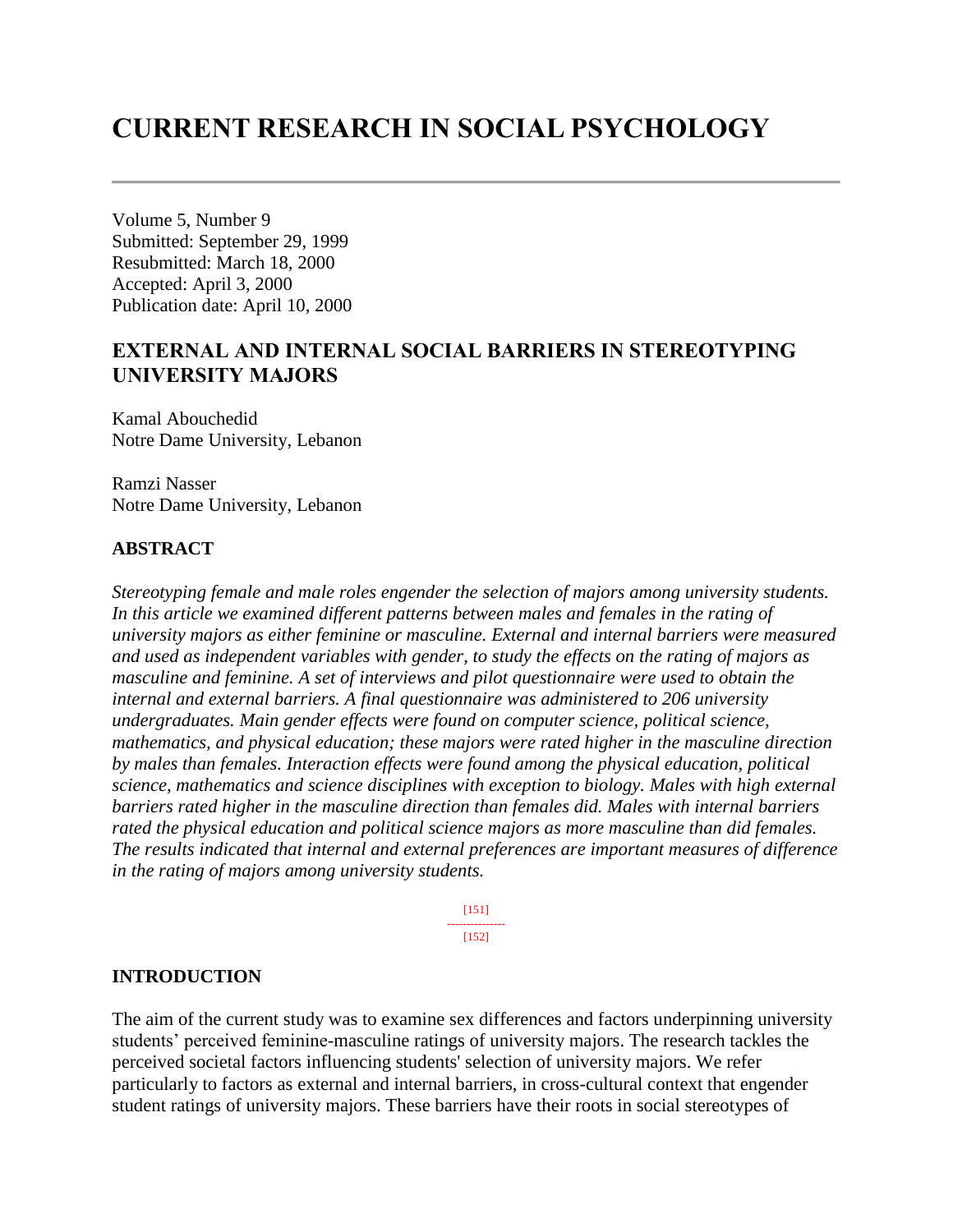women and men that tend to limit students' career aspirations and selection of majors in higher education.

### **LITERATURE REVIEW**

Partly, because of external influences and internal preferences, both genders face difficulties in career decision making. External forces such as social, cultural, and obsolete traditional manifestations, stereotype men's and women's career roles, subesequently, streaming them into predefined dichotomous roles. Data on women participation in traditionally masculine labeled fields of study reported by the American Association of University Women (AAUW) (1992) and the National Association of Educational Progress (NAEP) (1992) have called for alarm. The number of women enrolled in science and engineering fields presents a desperate picture in the US (Sadker and Sadker, 1988). Similar patterns of gender differences appear to be large in countries like Lebanon where women continue to enroll into academic majors suitable for the family such as home-economics and education (The United Nations Report: Arab Women Trends Statistics and Indicators, 1995).

Cultural modernization and changing traditional norms in the Middle East in general, and in Lebanon in particular present an alternative picture to women's passive role in society (Khalaf, 1987). The influence of the Western model of greater sedimented social practices, equal access to higher education and job market have helped change the attitudes towards the traditional role of women. Opportunity and social equity in Lebanon; however, remain anachronistic and multidimensional. For instance, particularistic confessional or religious affiliations are among the

> [152] --------------- [153]

many factors that lead towards an upward social mobility. In this study we tried to isolate two dimensions i.e., barriers that limit student choices of major. Two focused questions are raised in this article. First, is there a belief among Lebanese youth that suggests neutral attitudes of majors and careers? Do social forces influence individual selection of majors? This study attempts to answer these questions by first investigating whether differences among male and female students exist in the rating of majors traditionally labeled as masculine or feminine. Second, it explores whether internal and external barriers expose gender differences on the rating of majors as masculine or feminine.

### **Attitudes: Feminine and Masculine Ratings**

Cultural norms exert overt pressures on the individual to follow a career outcome not desired by individual's choice. Attitudes may be one of the most detrimental factors to success, participation, and goals for desired careers. It is expected, for instance, that male students express more gender stereotyped views of science than girls do (Greenfield, 1996). Students both males and females rate biology as feminine; while, chemistry, mathematics, and physics (i.e., most difficult according to students) are rated as masculine (Weinreich-Haste, 1981). Archer and Freedman (1989) and Archer and Macrae (1991) found that North West Britain pupils rated French, sociology as most feminine and engineering, physics, chemistry, home economics as masculine. Baker (1990) showed little gender stereotyping differences between boys and girls. In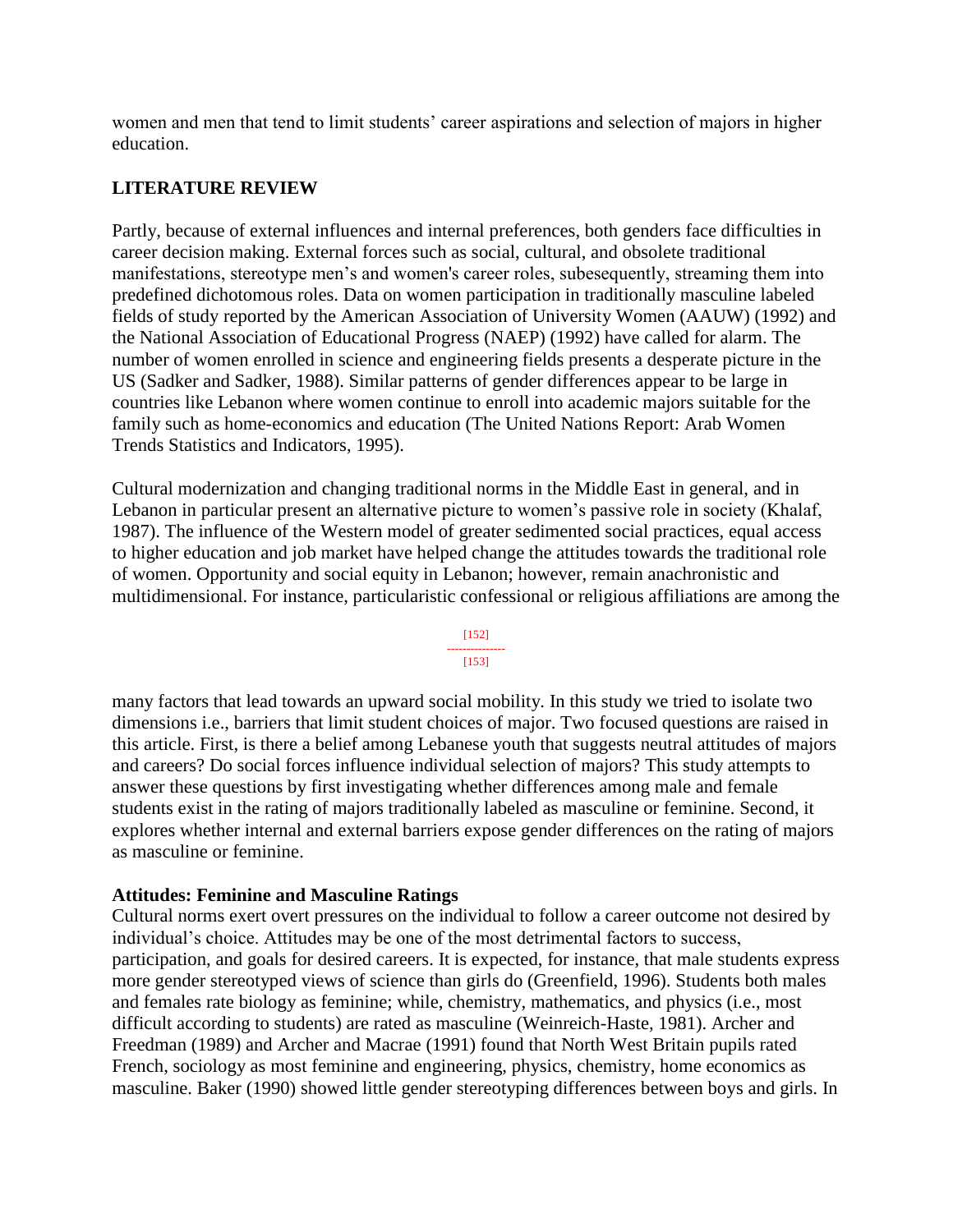a similar vein, Baker and Leary (1995), found through interview protocols, a strong rejection by 11th grade females of cultural stereotypes about physical and biological sciences, a reverse position to the 8th grade students. Greenfield (1996) found no significant difference between girls' and boys' perception of "masculine" labeled subjects (i.e., science and mathematics). Despite different sampling techniques and data analysis, cross-cultural research should provide different results. Furthermore, Caucasian Americans in grade 8 and below reported more female stereotypes by 11th grade than males did (Greenfield, 1996). Current studies report a diminished stereotyped view of career and educational goals. To how much these findings are valid in crosscultural context, is upraised empirically by the present investigation.

> [153] --------------- [154]

Parental attitudes, teacher styles, and other external influences have engendered the selection of majors among young pupils' role acquisition (Eccles and Jacobs, 1986). Leder and Fennema (1990) explain that teachers promote men in the sciences and mathematics fields that may advance masculine roles. As a socio-cultural product teachers stereotype the role of a successful male as being independent, aggressive, very competitive, self-confident, while, an unsuccessful female as passive, dependent, uncritical, or gentle. Although cross-cultural gender prescriptions vary in every culture, whether institutionalized or practiced socially, they mold the sex-type role of girls and boys (Johnson and Pinar, 1980).

With a diminishing gender stereotype in schools and universities in the West, gender among other factors (i.e., confessional affiliation and ethnicity) does not appear to be an obstacle to enrollment into higher education (Halsey, 1993). While previous studies (Weinreich-Haste, 1981; Colley, Combor & Hargreaves 1993; Archer & Freedman, 1989) have investigated rating of university majors as feminine or masculine, they have not yet been cross-culturally framed. In addition, there is a paucity of studies that investigated differences between external and internal barriers and gender on masculine or feminine rating of university majors. As an exploratory investigation, the relationship between gender in the rating of majors based on factors as external and internal preferences provide a framework of analyses that support process views and selection of career choices (Colley, Combor & Hargreaves 1993).

#### **External and Internal Barriers**

Halsey (1993) explained that the small number of Men enrolled in feminine labeled university majors, and women in male labeled university majors is a result of and an amalgamation of societal influences of class, gender, confessional affiliation, patriarchal forces, or even urbanization (Halsey, 1993). These influences are not free of individual style dimensions. Two main views explain under-representation: external and internal barriers (Hartman, Jenkins, Fuqua, and Sutherland, 1987; Chipman, Brush and Wilson, 1985). External barriers are formed due to overt causes and societal pressures. For instance, females are faced with external barriers in the selection of a major because societal expectations or standard norms influence their decision making process. Internal barriers are cognitive beliefs and affects, i.e., factors that may hinder or advance educational and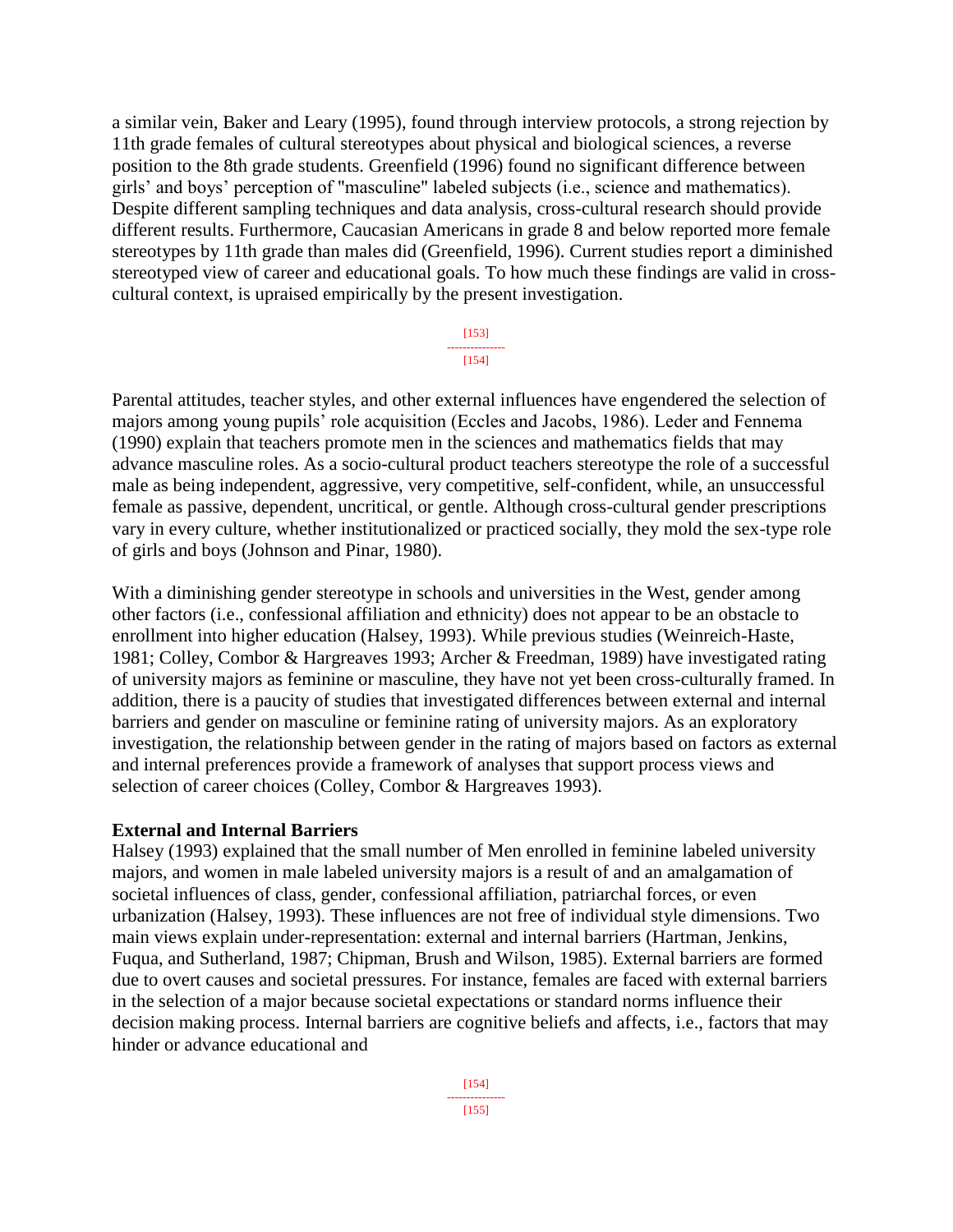career aspirations of students because of affective internal choices. For instance, women may be confronted by an affective conflict; in which they hold a contrary perceived role of domesticity and at the same time, preferential work career. The increased usefulness of career, high selfesteem, enjoyment, satisfaction and challenge are perceived as key dimensions to student selection of a specific and "competitive" university major which, is evidence of high internal preferences or low internal barriers. The view is that these barriers are not correlated i.e., if the external barriers are high, does not imply an opposite high or low internal barrier to student selection of a career goal. Barriers are also bipolar ends of preferences; thus, those who have a high preference of a subject, maintain low barriers, in the same sense those that have low internal preferences have high internal barriers. This study is original in first, tackling conceptualization of the external and internal dimensions, and in using these dimensions as determinants for explaining the etiology of gender stereotypes affecting enrollment in university majors.

### **METHOD**

#### **Participants**

A questionnaire was pilot tested in the fall of 1998 then proof read, validated and administered by the authors in the spring of 1999. Students who did not respond to a specific question were removed from an aggregate analysis, but not from the study. There were 101 female students and 100 male students in the sample (i.e., 5 students did not respond). The mean age group of the sample was 21.5 years. Students (n=150) (73%) came from mixed schools and 50 attended single sexed schools. Students were drawn from five faculties; Faculty of Arts and Social Sciences (n=32); Faculty of Business and Management (n=78); Faculty of Science (n=16); Faculty of Engineering (n=35); and Faculty of Health Sciences (n=37). Internal institutional statistics have shown that almost 33% came from the closest town to the university, approximately 8-Km away; 33% came from the vicinity; 24% originated from the capital of the country, and 12% from the various regions of the country.

> [155] ---------------  $[156]$

#### **Questionnaire**

The questionnaire was divided into three sections. The first sought to obtain standard background information (e.g., gender, major, type of last school attended and type of certificate obtained prior to university entry). The second part of the questionnaire included the internal/external dimension questions and feminine-masculine rating of the majors. The third part included the external dimensions and ranking priorities for the rating of student majors.

Over a year, students were interviewed and asked to list and rank the internal and external barriers or preference for the selection of their own majors. The highest-ranking dimensions of the external and internal dimensions were turned into ratings and pilot tested. Through a series of rating, some items were improved and others were reformulated and incorporated into the final format of the questionnaire.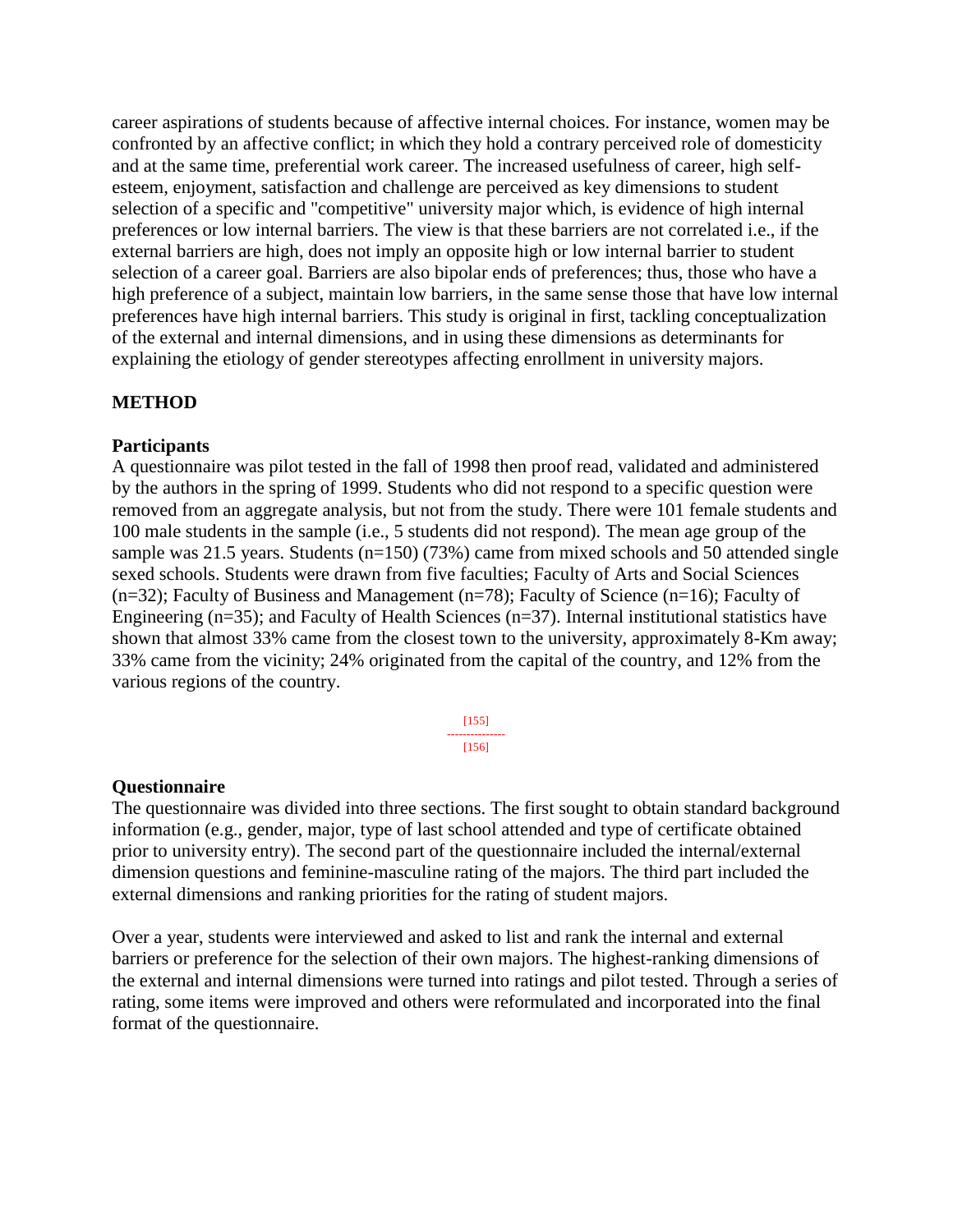Students, specialists, and lay individuals were asked to judge the appropriateness, adequateness, and applicability of the items for consensual validity. The feedback was mostly positive having minor technical, and grammatical changes.

Based on the consensual assessment and a sample of almost 179 students participating in the pilot test, the questionnaire was improved substantially. Specific items such as the proximity of the university to the place of residence appeared not to have an effect on the selection of major; hence, were removed. Further, the feminine-masculine scale was re-scaled from a 3-point to a 7 point scale, ranging from 1 being highly feminine to 7 being highly masculine, 4 being the midpoint on the scale. The Likert-scale was used because the bipolar scale limited the possibility of continuous masculine and feminine rating that some disciplines may have (Bem, 1974; Archer & Freedman, 1989). The split half reliability of the feminine-masculine rating reported a Spearman Brown correlation of 0.60.

> [156] --------------- [157]

### **Design and Data Analysis**

As alluded to earlier, this study is concerned with examining gender stereotyping attitudes and how external/internal dimensions influence the rating of majors. Additionally the study sought to provide a portrayal of gender difference in the choice majors. First, a set of external and internal dimensions was selected through a number of interviews conducted by the researchers with students. The preferences or barriers were turned into ratings in which students were asked to rate on a scale ranging from strongly agree to strongly disagree. For example, those who were defined as low internals found their majors as highly enjoyable or highly challenging; those who rated their major offering high financial paybacks maintained high external barriers. The ratings of 20 majors offered at the two universities were established on the 7-point scale. Second, a mean rating (i.e., mean masculinity-femininity rating) was determined for each major by dividing the rating by the highest rating point of "7." Third, to overcome the within and between confounding, the mean rating of all the majors was obtained and used as a measure of femininemasculine ratings of majors (Archer and Freedman, 1989). Then the neutral point was incorporated in the 7-point scale in which a t-test was used to determine whether the ratings are significantly different from the neutral point "4" or not (Archer and Freedman, 1989). Fourth, a factor analysis was performed using a varimax rotation to establish the preconceptualized factors of internal and external dimensions.

Lastly, to examine main and interaction effects of gender and barriers respectively, a mean score measure was obtained for each of the dimensions by adding each rating on each item of the internal and external barriers dimensions and dividing them by the number of items for each dimension. The distribution of both variables of internal and external was examined. Based on the median score the two variables were divided into lower and upper externals, and lower and upper internals, these two variables, crossed, with gender were studied on the rating of the masculine-feminine scale. A two-way ANOVA factorial design was performed using the main effects of gender and barrier effects, respectively on student rating of the university majors.

> [157] --------------- [158]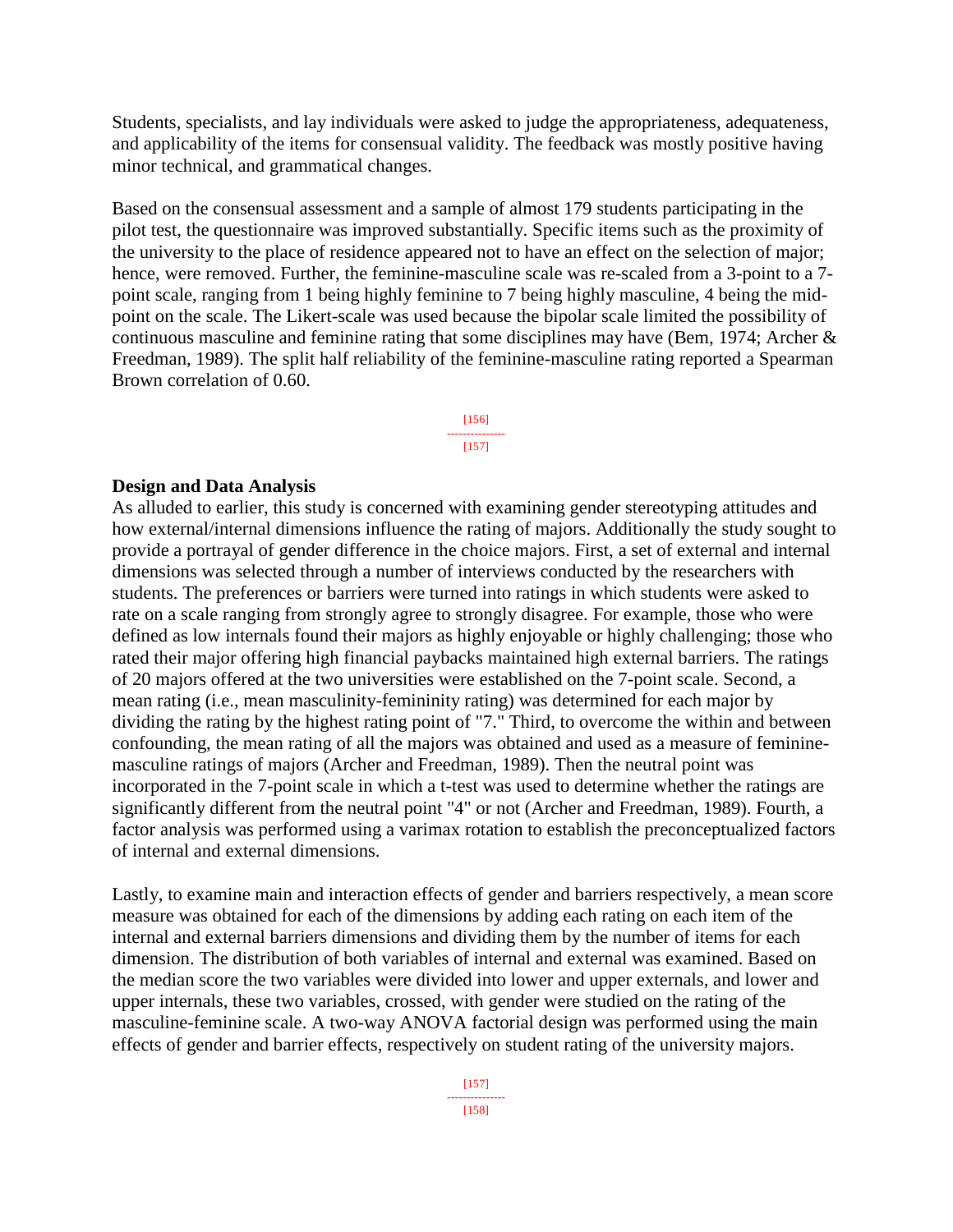### **RESULTS**

#### **Masculine or Feminine Rating of Majors by Sex**

Using the mean rating of each major and the ideal neutral-point of "4" (midpoint of 4 on a scale from 1 to 7), a t-statistic was used to test for differences between the observed measures and the midpoint. The t-value effect size for each comparison (Effect size was computed by subtracting the mean of each of the women's and men's responses from the median score and dividing it by the standard deviation) was computed. Those t scores that were negative implied the feminine scaling of the major; the positive t score indicated a masculine rating of the major (see Table 1). Female and male students showed significantly different ratings departing from the neutral point (4) with exception to ratings on the biology major among males, significant different rating from the mid-point was found among female students ( $t = -2.79$ ,  $p < 0.05$ ). Females and males rated the social sciences, humanities and related majors as feminine with exception to economics and political science, which were rated as masculine. Professional track fields such as fine arts and education were rated as feminine, significantly different than the neutral point  $(p<.001)$ . The physical sciences (chemistry and physics), computer studies, and engineering were rated significantly as masculine  $(p<.001)$ . Females rated biology significantly more feminine than masculine, with insignificant neutral ratings by males. Biology careers are perceived to be areas that are value laden, which females may wish to undertake for helping people, animals, and the earth (Baker and Leary, 1995). Political science careers, on the other hand, as perceived in Lebanon's patriarchal context, are socially ascribed to men; hence, rated as masculine.

#### **Factor Analysis Results**

The internal and external dimensions were rated on a Likert scale. These variables along with gender were then factor analyzed. Using principle component analysis with unities in the diagonal, and an eigen cut-off value of 1.0, a varimax rotation was used to validate the factors on *a priori* of the internal and external barriers. The analysis of the 11 items were reduced to three factors: the first factor accounted for 26.3% of the variance; the second 12.1%; the third 3.8%. In total 42% of the variance was explained by the factors. These results were considered to provide an easily



interpretable inference, agreeing with the scales devised. Table 2 presents the factor analysis results with the distributed loading on all rotated factors which provide good evidence for the validity of the items and exactly in *a priori* of the conceptualized internal and external dimensions. The first factors loading appear for the internal dimensions with the exception of the Easy-Difficult dimension. The second factor showed high loading on items 8 through 11 (see Table 2) conceptualized as the external dimensions. The third factor showed high loading for the Easy-Difficult item and "gain of respect" item. This last factor produced a level of heterogeneity not evident in the other two factors. Being a construct of the internal and external dimension, this factor explained 4.0% of the variance, presenting a level of variance having little impact on the overall factor structure. The results suggest that the overall composition of the items in the questionnaire as *a priori* conceptualized provide evidence of the general internal and external conceptualized dimensions. With exception to the "easy-difficult" and "gain of respect," items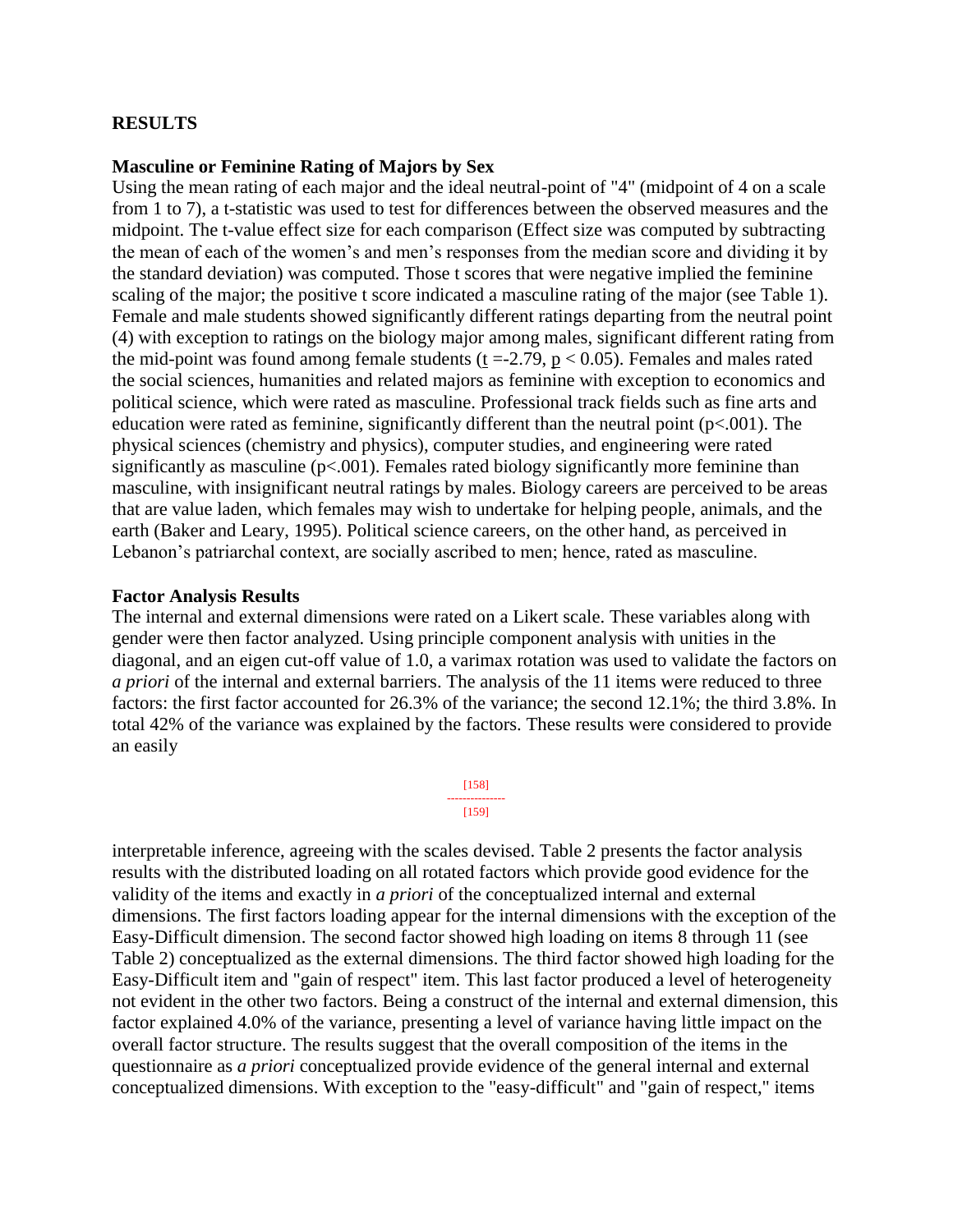they were conceptualized as contextual, functional and exclusive to preference or barrier dimensions.

|                                  | <b>Male</b> |      |             | <b>Female</b> |           |             |
|----------------------------------|-------------|------|-------------|---------------|-----------|-------------|
| Major                            | t           | SD   | $\mathbf n$ | t             | <b>SD</b> | $\mathbf n$ |
| 1.<br><b>Mathematics</b>         | $7.43**$    | 1.28 | 98          | $5.35***$     | 1.22      | 101         |
| 2. Psychology                    | $-7.00**$   | 1.35 | 97          | $-8.56***$    | 1.42      | 101         |
| 3. Sociology                     | $-7.65***$  | 1.32 | 98          | $-6.30**$     | 1.27      | 100         |
| 4. Biology                       | $-0.29$     | 1.06 | 97          | $-2.79*$      | 0.93      | 100         |
| 5. Education                     | $-8.02**$   | 1.52 | 98          | $-11.27**$    | 1.40      | 101         |
| 6. Fine Arts                     | $-5.15**$   | 1.31 | 98          | $-7.42**$     | 1.26      | 101         |
| 7. Statistics                    | $4.72**$    | 1.16 | 97          | 5.93**        | 1.21      | 101         |
| 8. Physics                       | $9.26**$    | 1.27 | 97          | $10.10**$     | 1.23      | 100         |
| 9. Chemistry                     | $7.43**$    | 1.22 | 98          | $5.62**$      | 1.32      | 101         |
| 10. Media<br><b>Studies</b>      | $-2.65*$    | 1.18 | 96          | $-2.80*$      | 1.22      | 101         |
| 11. English<br>Literature        | $-9.60**$   | 1.49 | 98          | $-10.05**$    | 1.46      | 101         |
| 12. Business<br><b>Studies</b>   | $3.56**$    | 1.21 | 98          | $3.75**$      | 1.18      | 101         |
| 13. Computer<br>Science          | 5.86**      | 1.25 | 98          | $4.06**$      | 0.99      | 101         |
| 14. Cultural<br><b>Studies</b>   | $-5.64**$   | 1.22 | 98          | $-5.70**$     | 1.03      | 100         |
| 15. Arabic<br>Literature         | $-6.34**$   | 1.47 | 98          | $-6.93**$     | 1.46      | 101         |
| 16. Political<br><b>Science</b>  | $6.83**$    | 1.41 | 98          | $4.60**$      | 1.39      | 100         |
| 17. Physical<br><b>Education</b> | $5.25**$    | 1.49 | 98          | $3.47**$      | 1.16      | 101         |
| 18.<br><b>Economics</b>          | $4.65**$    | 1.31 | 98          | 5.82**        | 1.18      | 101         |
| 19.<br><b>Engineering</b>        | $11.48**$   | 1.33 | 98          | $12.19**$     | 1.29      | 99          |
| 20. French<br>Literature         | $-10.64**$  | 1.28 | 97          | $-10.92**$    | 1.38      | 101         |

|  | Table 1. t-scores for the difference of mean rating from the midpoint on majors for females and males |  |  |  |  |
|--|-------------------------------------------------------------------------------------------------------|--|--|--|--|
|  |                                                                                                       |  |  |  |  |

\* significant at the 0.05 level; \*\* significant at the 0.001 level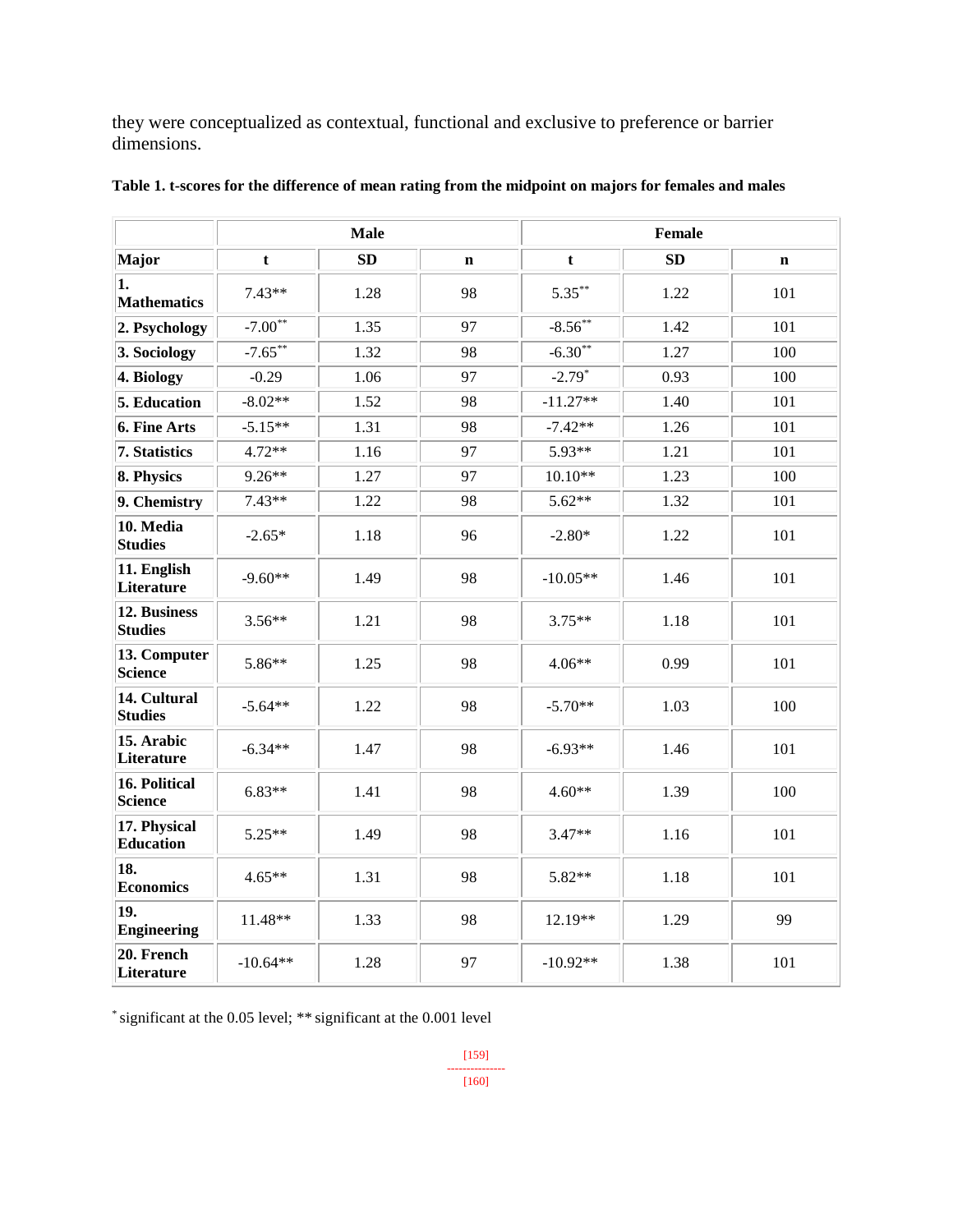|                                                     | I                 | $\mathbf{I}$   | III        | h <sup>2</sup> |
|-----------------------------------------------------|-------------------|----------------|------------|----------------|
| 1. Gender                                           | 0.13              | $-0.09$        | 0.15       | 0.05           |
| 2. Interesting-<br><b>Boring</b>                    | 0.89 <sup>a</sup> | 0.06           | 0.10       | 0.89           |
| 3. Easy-Difficult                                   | $-0.01$           | 0.02           | $0.35^{a}$ | 0.12           |
| 4. Enjoyable-<br>Unenjoyable                        | 0.70 <sup>a</sup> | 0.12           | 0.09       | 0.52           |
| 5. Challenging-<br><b>Unchallenging</b>             | 0.72 <sup>a</sup> | 0.18           | $-0.03$    | 0.55           |
| 6. Satisfying-<br>Unsatisfying                      | $0.72^{\rm a}$    | 0.09           | $-0.03$    | 0.53           |
| 7. Major demanded<br>by market                      | 0.12              | $0.46^{\rm a}$ | $-0.00$    | 0.23           |
| 8. Major will help<br>find a good job               | 0.17              | $0.65^{\rm a}$ | 0.19       | 0.49           |
| 9. Major will<br>generate money                     | 0.02              | $0.74^{a}$     | 0.03       | 0.55           |
| 10. My major will<br>make me a<br>respectful person | $-0.01$           | 0.30           | $0.53^{a}$ | 0.37           |
| <sup>a</sup> Variance explained                     | 26.3              | 12.1           | 3.8        |                |

**Table 2. Factor Analysis Results for the Barrier External Dimensions and Gender**

No significant differences were found between females and males on the feminine-masculine ratings of majors, with exception to a masculine-directional rating on mathematics, computer science, physical education and political science major. Our results indicate that both female and male students have a similar directional rating on all majors. Further understanding of these attitudes suggest an exploration of the interaction effects of external and internal dimensions and gender on student rating of majors.

#### [160] ---------------

#### [161]

**Table 3: F-Ratios for a Two Way (2x2) ANOVA of the Internal Factors (low and high) and Gender Factors (low and high) on the Mean Rating of Each of the Majors.**

| Major               | $F\text{-ratios}(df)$<br>Internal $(A)$ | $F\text{-ratios}(df)$<br>Gender (B) | <b>F-ratios(df)</b><br>AXB |
|---------------------|-----------------------------------------|-------------------------------------|----------------------------|
| 1. Mathematics      | 0.00(1,175)                             | 2.59(1,175)                         | 0.02(1,175)                |
| 2. Psychology       | 2.23(1,175)                             | 1.33(1,175)                         | 0.09(1,175)                |
| 3. Sociology        | 1.59(1,174)                             | 0.35(1,174)                         | 0.28(1,174)                |
| 4. Biology          | 1.26(1,173)                             | 3.17(1,173)                         | 1.13(1,173)                |
| <b>5. Education</b> | 0.00(1,175)                             | 2.99(1,175)                         | 0.12(1,175)                |
| 6. Fine Arts        | 2.67(1,175)                             | 1.27(1,175)                         | 1.19(1,175)                |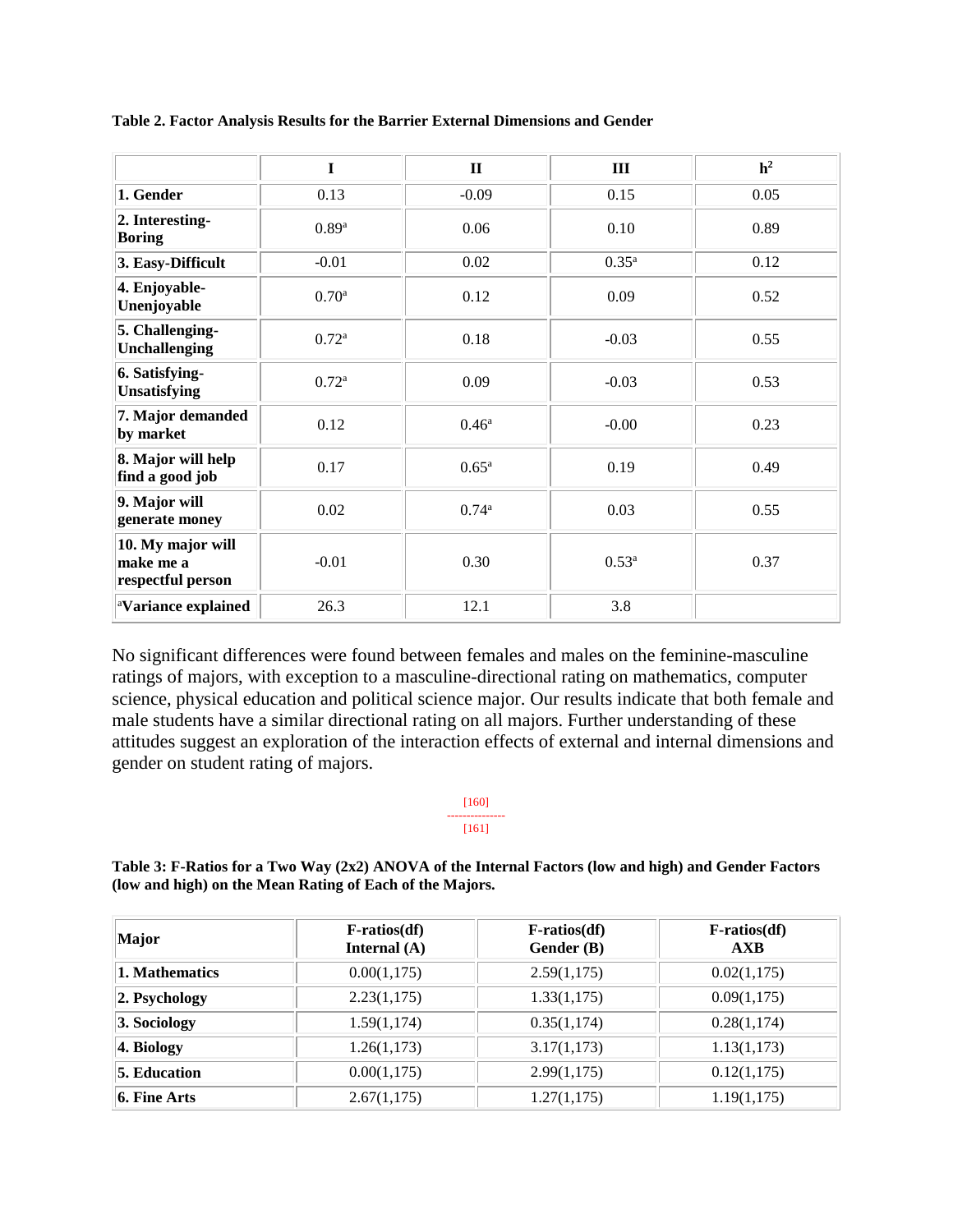| <b>7. Statistics</b>         | $9.42(1,175)$ ** | 0.00(1,175)    | 0.02(1,175)     |
|------------------------------|------------------|----------------|-----------------|
| 8. Physics                   | 0.34(1,173)      | 0.12(1,173)    | 2.57(1,173)     |
| 9. Chemistry                 | 0.29(1,173)      | 1.03(1,173)    | 0.43(1,173)     |
| 10. Media Studies            | 0.11(1,172)      | 0.02(1,172)    | 0.02(1,172)     |
| 11. English Literature       | 0.08(1,175)      | 0.17(1,175)    | 0.36(1,175)     |
| <b>12. Business Studies</b>  | 2.83(1,175)      | 0.00(1,175)    | 0.45(1,175)     |
| 13. Computer                 | 0.64(1,175)      | $4.57(1,175)*$ | 1.69(1,175)     |
| <b>14. Cultural Studies</b>  | 0.00(1,174)      | 1.92(1,174)    | 0.47(1,174)     |
| 15. Arabic Literature        | 2.34(1,175)      | 0.05(1,175)    | 2.15(1,175)     |
| <b>16. Political Science</b> | 1.50(1,174)      | $4.58(1,174)*$ | $4.63(1,174)*$  |
| 17. Physical Education       | 3.60(1,175)      | 3.50(1,175)    | $6.27(1,175)^*$ |
| 18. Economics                | $3.77(1,175)^*$  | 0.06(1,175)    | 0.12(1,175)     |
| 19. Engineering              | 1.24(1,175)      | 0.38(1,175)    | 0.62(1,175)     |
| 20. French Literature        | 0.71(1,175)      | 0.57(1,175)    | 1.85(1,175)     |

\* significant at the 0.05 level; \*\*significant at the 0.01 level

### **Internal/External Barriers and Gender Effects**

Tables 3 and 4 present the F-ratio for main effects and interaction effects of the internals with the variable of gender, and externals with gender, respectively. Main internal effects were found on rating the major of statistics and economics. Also main external effects were found on statistics and business administration. In both cases low internals/externals rated higher in the masculine direction. Main significant gender effects were found on the rating of mathematics, computer science, political science, and physical education. Significant interaction effects between gender and internals on political science and physical education. Interaction effects were also found between gender and externals on physics, chemistry, computer science and physical education.

#### [161] --------------- [162]

#### **Interaction Effects Between Gender and Barriers**

A post-hoc Scheffe' test showed that male low-internals had rated the majors in the masculine direction. A second post-hoc Scheffe' test showed that female high-externals and male highexternals rated physics, chemistry, computer science and physical education in the feminine direction. Consistently male low internals, rated majors in the masculine direction, on the other hand low externals rated science courses, computer science and physical education in the feminine direction than female and male high externals.

**Table 4. F-Ratios for a Two-Way (2x2) ANOVA of the External Factors (low and high) and Gender on the Mean Rating of each of the Major**

| <b>Major</b>   | <b>F-ratios(df)</b> | <b>F-ratios(df)</b> | $F\text{-ratios}(df)$ |
|----------------|---------------------|---------------------|-----------------------|
|                | Internal $(A)$      | Gender (B)          | AXB                   |
| 1. Mathematics | 0.51(1,190)         | $5.62(1,190)^*$     | $5.30(1,190)$ *       |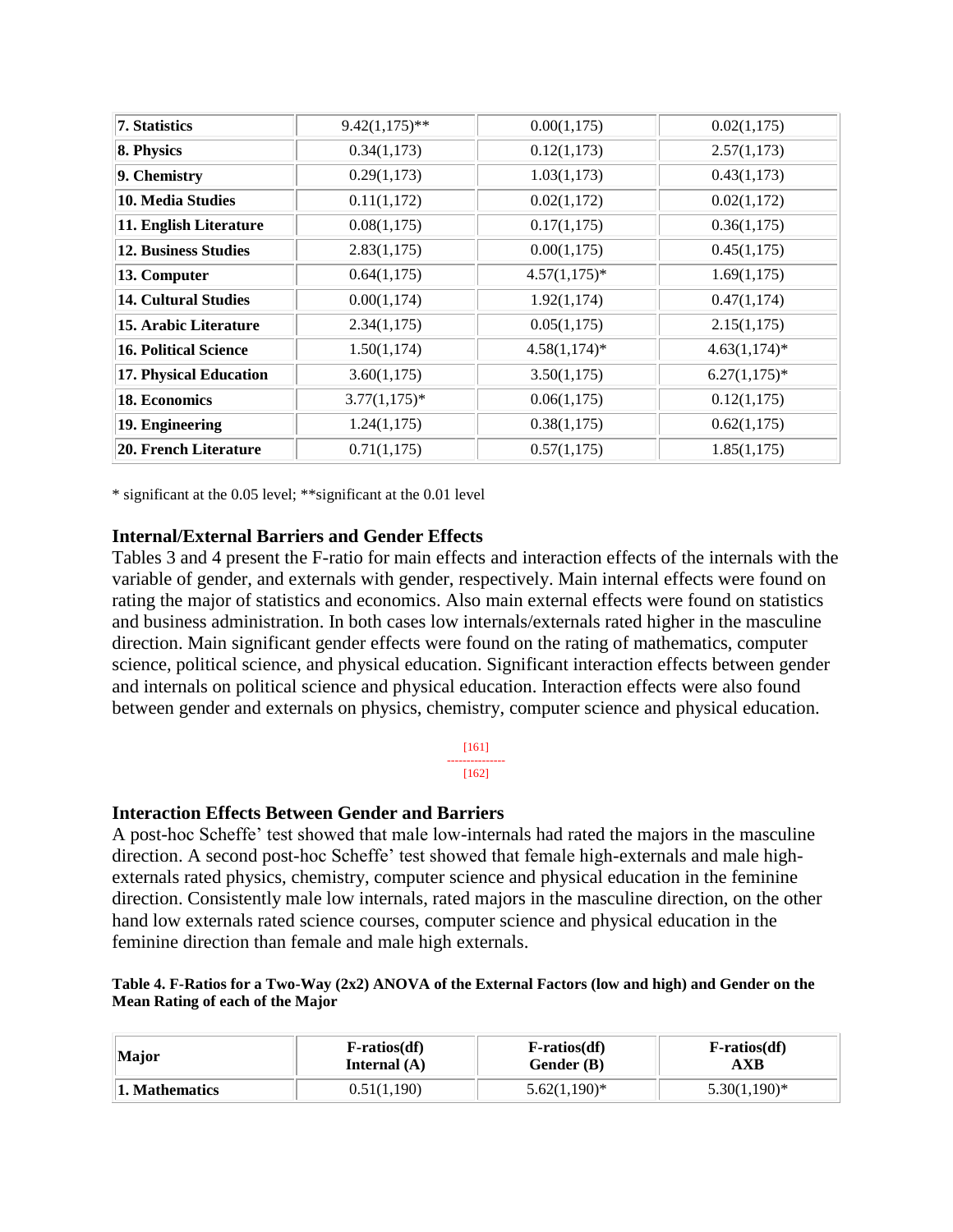| 2. Psychology                | 3.40(1,190)     | 2.93(1,190)     | 0.86(1,190)     |
|------------------------------|-----------------|-----------------|-----------------|
| 3. Sociology                 | 3.43(1,189)     | 0.17(1,189)     | 0.00(1,189)     |
| 4. Biology                   | 0.73(1,189)     | 1.34(1,189)     | 0.51(1,189)     |
| 5. Education                 | 0.69(1,190)     | 2.62(1,190)     | 0.34(1,190)     |
| 6. Fine Arts                 | 1.41(1,190)     | 3.93(1,190)     | 2.24(1,190)     |
| 7. Statistics                | $4.85(1,189)^*$ | 1.17(1,189)     | 0.01(1,189)     |
| 8. Physics                   | 0.75(1,188)     | 0.26(1,188)     | $6.17(1,188)$ * |
| 9. Chemistry                 | 4.39(1,190)     | 2.50(1,190)     | $4.41(1,190)^*$ |
| 10. Media Studies            | 0.32(1,188)     | 0.04(1,188)     | 0.93(1,188)     |
| 11. English Literature       | 1.13(1,190)     | 0.03(1,190)     | 0.22(1,190)     |
| 12. Business Studies         | $6.09(1,190)$ * | 0.19(1,190)     | 0.65(1,190)     |
| 13. Computer                 | 0.69(1,190)     | $4.93(1,190)*$  | $4.64(1,190)*$  |
| <b>14. Cultural Studies</b>  | 1.16(1,189)     | 0.18(1,189)     | 0.23(1,189)     |
| 15. Arabic Literature        | 0.05(1,190)     | 0.01(1,190)     | 1.13(1,190)     |
| <b>16. Political Science</b> | 0.09(1,189)     | $4.26(1,189)*$  | 0.76(1,189)     |
| 17. Physical Education       | 0.02(1,190)     | $5.50(1,190)$ * | $6.72(1,190)*$  |
| 18. Economics                | 1.14(1,190)     | 0.25(1,190)     | 0.02(1,190)     |
| 19. Engineering              | 1.06(1,190)     | 0.07(1,190)     | 0.39(1,190)     |
| 20. French Literature        | 2.84(1,188)     | 0.31(1,188)     | 1.95(1,188)     |

\* significant at the 0.05 level; \*\*significant at the 0.01 level

[162] --------------- [163]

# **DISCUSSION**

The factor analysis results provide good evidence of the preconceptualized factor structure of the barrier dimensions. These results should be approached with caution; because the internal and external dimensions do not constitute a reliable or comprehensive item defining the psychometric properties of the dimension. In fact, they were perceived as preferences that hinder males from the selection of traditionally feminine labeled majors and females from the selection of traditionally male-labeled majors.

No difference appeared between males and females on their stereotyping of the biology major. While males, rated biology as neutral, females believed it was more feminine. Hence, girls may select biology to reach a compromise with societal expectations. While teachers and peers encourage girls to enter the science fields, negative stereotypes by parents and society steer girls away from enrolling in "traditionally demarcated" masculine majors. Further, it is welldocumented that children as early as three learn their appropriate gender label, pattern, and psychological perspectives (Martin, Eisenbad, and Rose, 1995) and preferences in curricular options are formed prior to their enrollment in secondary school. Thus, as important as girls to be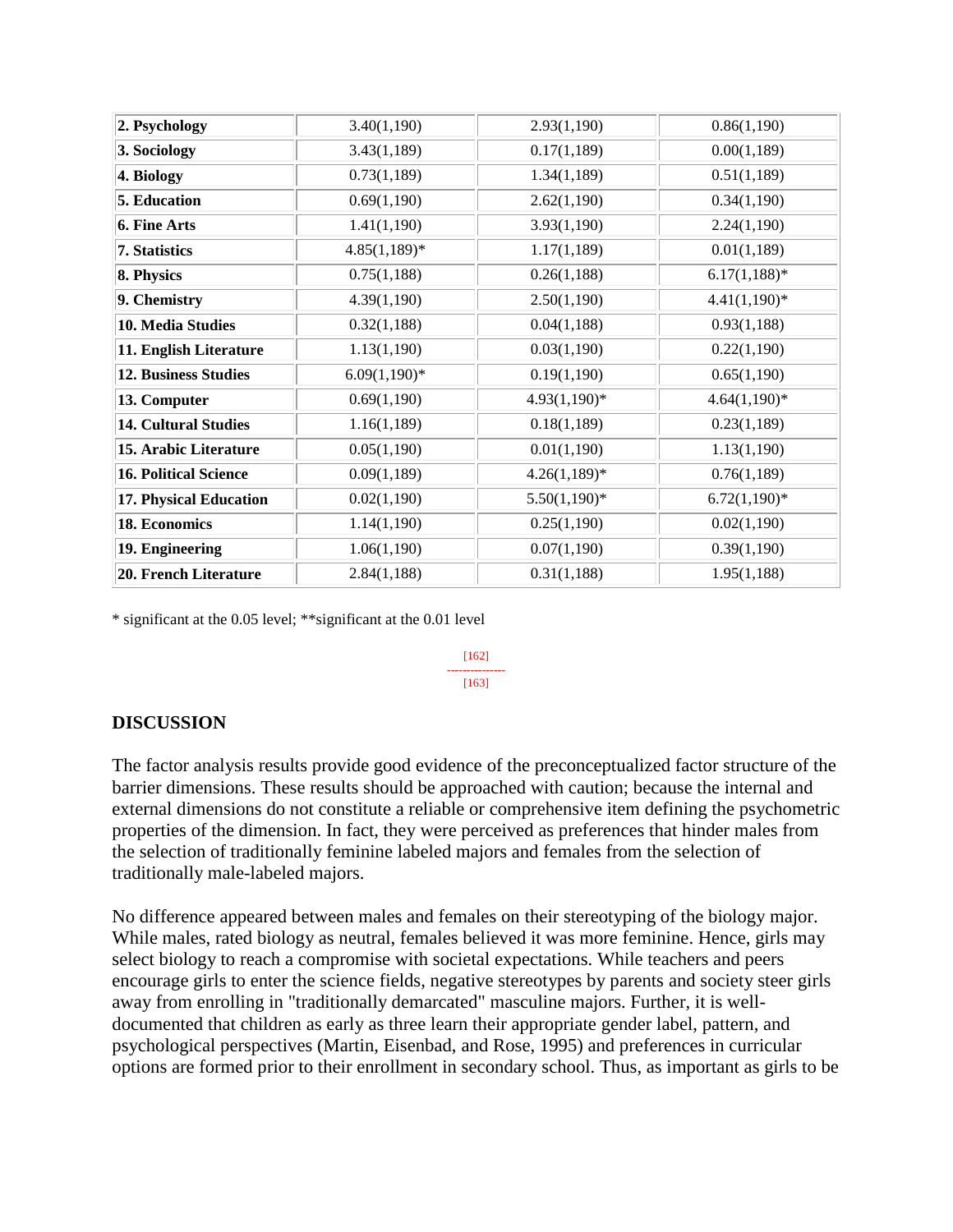instigated in the sciences at an early age, it is of high priority to encourage boys in the humanities, education, and social science fields (Wilson, Stocking, and Goldstein, 1993).

The equity discourse of the 1980s and 1990s has encouraged women to move into the sciences and engineering careers with the intent to increase the number of female students in the field. However, while this discourse has been notably pursued in the US and UK, it has gained little momentum in Middle Eastern countries.

In Arab countries, the underrepresentation of women in the engineering fields and professional fields has been abysmal, while concrete obstacles working against women have been virtually eradicated. Barriers as prejudice, traditional beliefs and cultural stereotypes, hinder females from selecting, but, traditionally female-labeled university majors. With current curricular planning and changes in Lebanese curriculum, at the level of national debate there is no affective discussion on curricular reconstruction in the direction of gender equity. Further, schools, both public and private have invested little in career guidance services that urge students to see the different possibilities in career choices and future roles out of individual preferences, away from gender stereotypes.

> [163] --------------- [164]

Main gender effects were found on computer science, political science, mathematics, and physical education; males than females consistently rated these majors higher, in the masculine direction. Interaction effects showed that males with low internal barriers or those who have preferential attitudes toward their current major tended to rate political science and physical education as more masculine than their female counterparts did. Further the rating of males with high external barriers on mathematics, computer science and science majors with exception to biology were higher in the masculine direction, than females with low external barriers, respectively. Males who anchor life educational and career goals on societal expectations adopt the neopatriarchal, paternal, patriarchal, patri-local, and "rural", dominant ideology that stereotypes majors as masculine significantly more than females. In general, Arab society honors careers in engineering and medicine for men; whereas, majors as mathematics, computer science, political science or physical education are disregarded as lay areas having little financial reward or prestige. Furthermore, Arab society contours for men positions of status and prestige, as a sacrifice, females accept "less regarded" university majors bogging down their advancement, success, continuity in work, and commitment to career goals.

While women rate these majors in the neutral direction, men feel they are more masculine. Females face little pressures to undertake a career in political science and physical education; they exhibit indifference towards these subjects and rate them as less masculine. Males with external barriers rated higher than females in the masculine direction on mathematics; physics; chemistry; and computer science. As these scholastic subjects are taken to prepare for engineering careers, males with high external barriers tend to find these careers as more masculine whereas, females with less external barriers see these majors as optional educational choices and rate them in the direction of the neutral point. These results are good indicators for female students "change of heart" in the selection of masculine labeled majors. Females may aspire toward a career in technology, but concurred to a less prestigious choice of career due to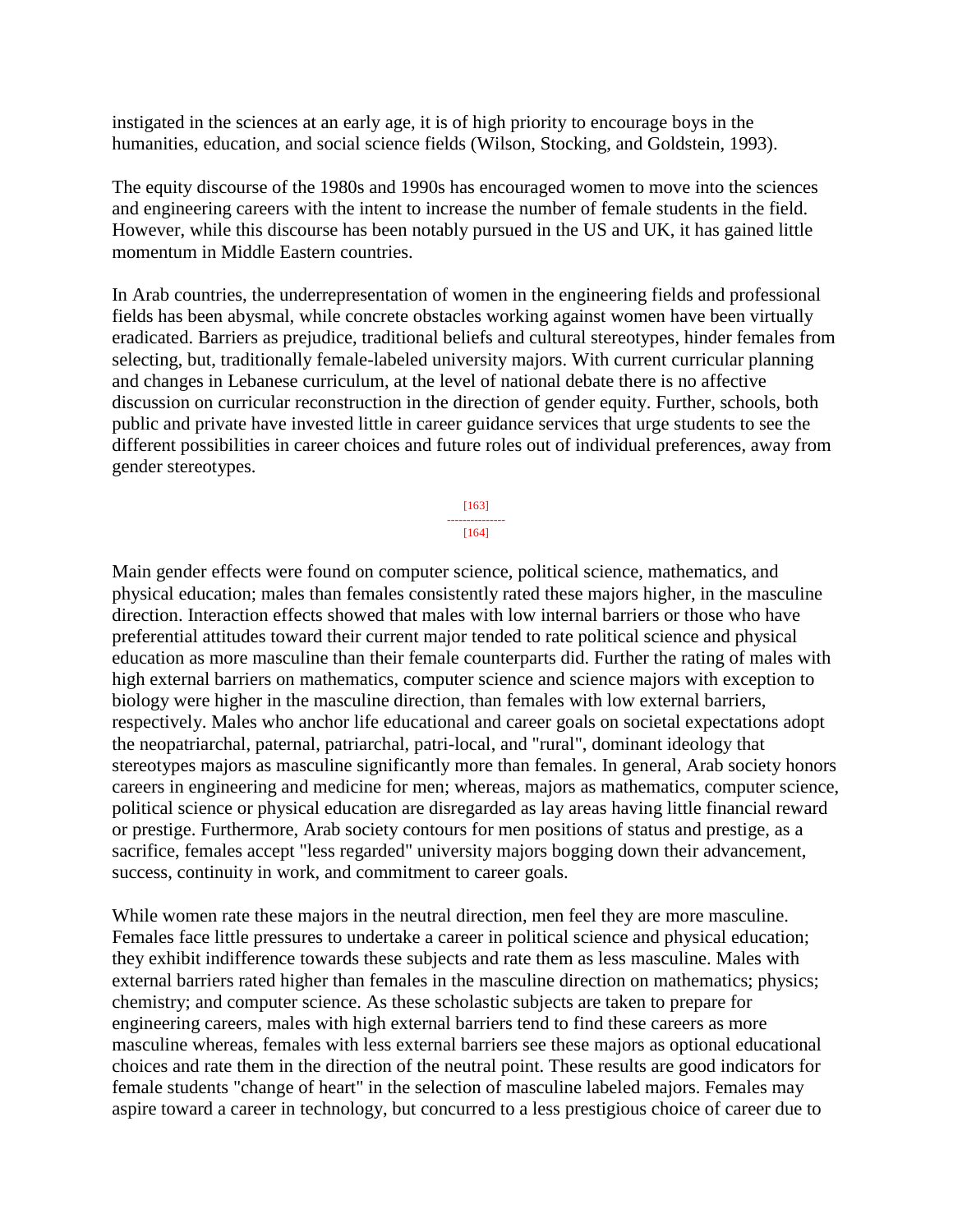intrinsic reasons. Whereas, males because of extrinsic reasons, select a university major that helps them advance in careers (Gurman, 1989).

#### [164] --------------- [165]

From a cross-cultural perspective woman in Lebanon enjoy a wide array of opportunities in the educational and professional fields. For instance, in cosmopolitan areas they enjoy a western style- sexual desegregation in virtually all work places. However, stereotyping as a social phenomenon has restricted women from participating in political or engineering careers, because women access to all means of production, are precluded by existing patriarchal attitudes. Second, Lebanon, a Middle Eastern country and compatibly religious; male-female relationships are often engendered by the male discourse of the religious institutions that limit their decisions of career choices (Jabbra an Jabbra, 1992).

Two important limitations of this study are underlined and can be registered as recommendations for further improvements in research in the area of gender stereotyping: (a) Because religious affiliation background may be an important surrogate measure to student rating of majors, its measure and reaction to the rating of students are key to understanding student stereotypes in a multi-confessional country like Lebanon. (b) The sample was limited to two universities in North Lebanon, which may be a representative of a non-cosmopolitan population, which is regarded as traditional, patri-local and patriarchal. We hope that this study will help us discern factors not controlled for by previous studies mostly conducted in the West, in order to identify which of those factors associated with student's gender stereotyping are capable of being addressed by students and those who teach them.

Particular to students' selection, liking or disliking of a university major is their styles of learning. Students who choose science as their major may favor intellectual independence, rationality, certainty, control, or even predictability, whereas the 'softer' side reflects a reflective, impressionistic, imaginistic, or creative orientation. Thus, understanding of internal and external styles i.e.; locus of control may be an important dimension to students rating of majors on the feminine-masculine scale. The nurture argument suggests that these styles be reinforced by a set of modes that are culturally impressed and socially reconstructed in discourses of achievement, participation and the epistemology of the "hard" or "soft" subjects. Whether scholastic disciplines are understood as "hard" or "soft" because of social control and barriers it is as important to understand these selections in view of individual internal and external styles.

[165]

--------------- [166]

To sum up, the main goals of this study were to understand the etiology of attitudes in the rating of feminine and masculine ratings of majors. While current studies can be classified into gender participation, attitudes, achievement, and learning strategies (Kenway and Gough, 1998), few studies have provided understanding of the rating of majors by studying external and internal determinants among students from the Middle East. If research is to register the differences, a critical view and etiology of students' selection of majors should go beyond the difference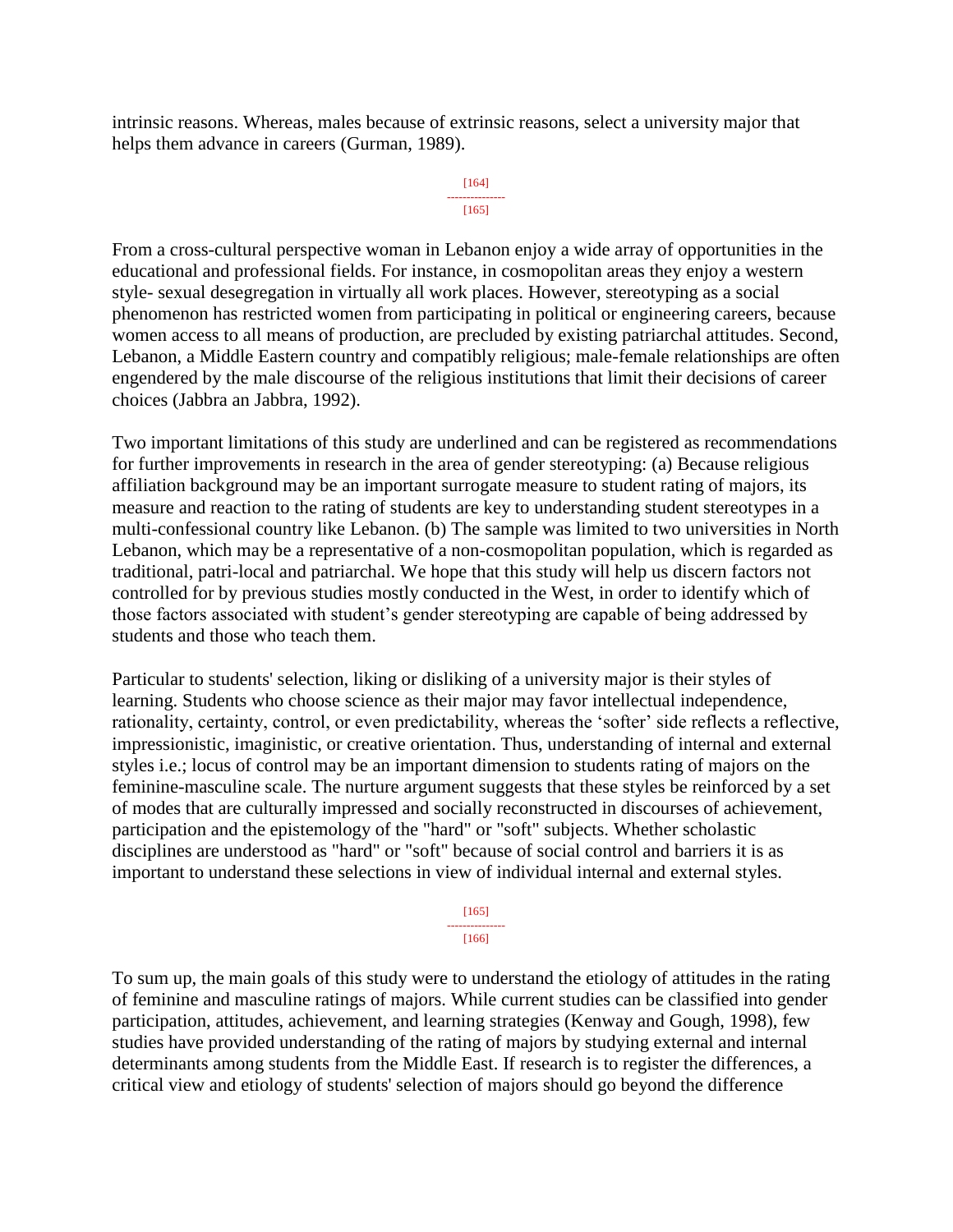discourse to a more unitary category of analysis of male and female under-representation in careers and university majors.

## **REFERENCES**

American Association of University Women (1992). "How schools short change girls: a study of major findings on girls and education." *The AAUW Report—Wellesley College, MA*. Center for Research on Women.

Andre, T., Whigham, M., Hendrickson, A., & Chambers, S. (1997). "Science and Mathematics versus other school subject areas; pupil attitudes versus parent attitudes." Paper Presented at the Annual Meeting of the National Association for Research in Science Teaching. Chicago, IL.

*Arab Women: Trends Statistics and Indicators* (1995). United Nations (E/ESCWA/STAT/1997/3).

Archer, J, and Freedman, S. (1989). "Gender-stereotypic perceptions of academic disciplines." *British Journal of Educational Psychology,* 59:306-313.

Archer, J. and Macrae, M.(1991). "Gender-Perceptions of School Subjects Among 10-11 Year-Olds." *British Journal of Educational Psychology,* 61:99-103.

#### [166] ---------------

#### [167]

Baker, D. (1990). "Gender differences in science: where they go". Paper presented at the meeting of the National Association for Research in Science Teaching, Atlanta, GA.

Baker, D. and Leary, R. (1995). "Letting girls speak out about science." *Journal of Research in Science Teaching,* 32(1):3-27.

Bennett, C. and Bennett, J. (1994). "Teachers attributions and beliefs in relation to gender success of students" Paper presented at the Annual Meeting of the American Educational Research Association.

Bem, S., L. (1974)." The measurement of psychological androgyny." *Journal of Consulting Clinical Psychology*. 42(2):155-162.

Chipman, S., Brush, L.., and Wilson, D. (1985). *Women and mathematics: balancing the equation.* Lawrence Erlbaum, Hillsdale, NJ.

Colley, A., Comber, C., and Hargreaves, D. (1994). "Gender effect in school subject preferences: a research note." *Educational Studies*, 20(1):13-18.

Eccles, J. and Jacobs, J. (1986). "Social forces shape math attitudes and performance." *Journal of Women in Culture and Society*. 11(2):367-380.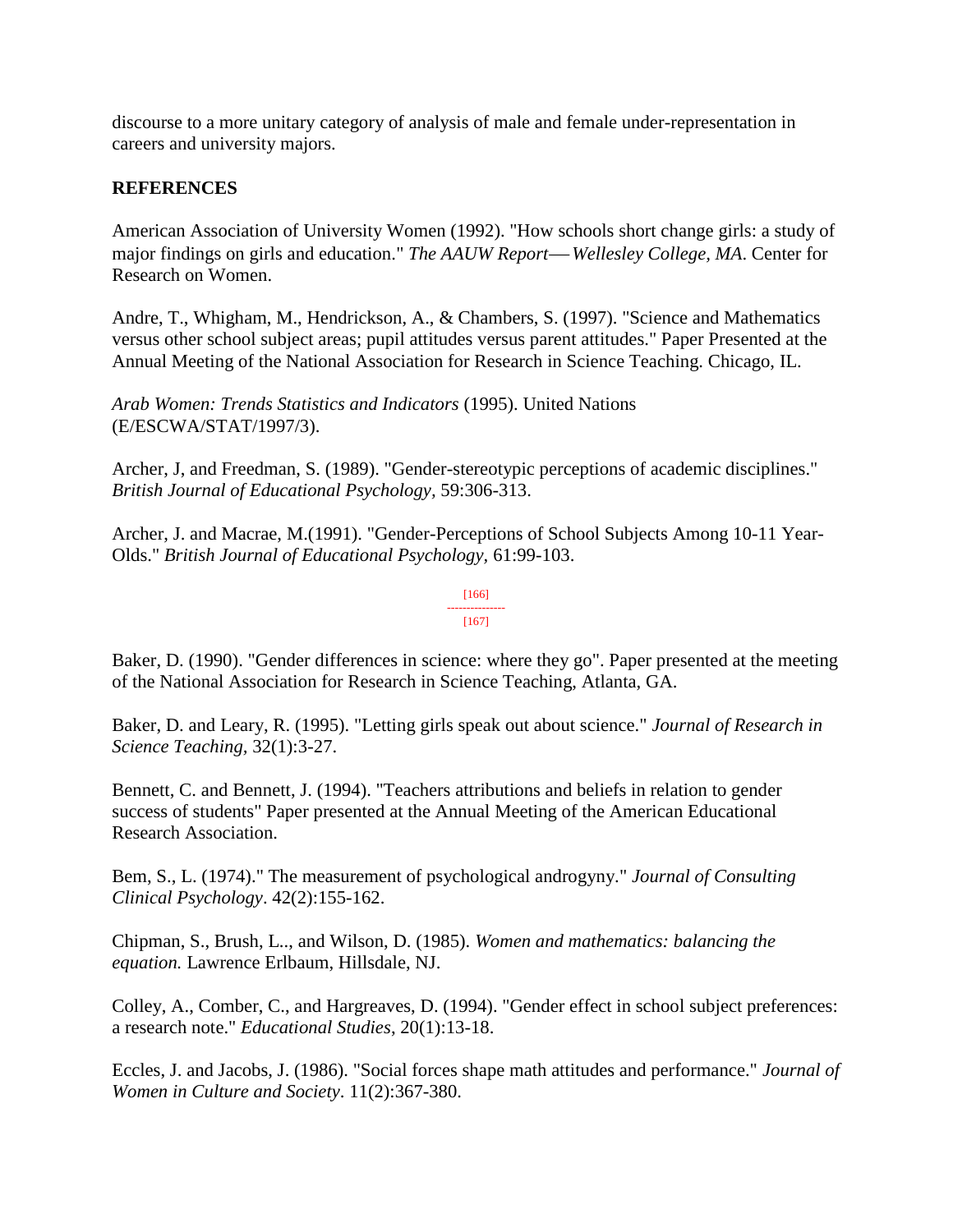Greenfield, T. A. (1996). "Gender, ethnicity, science achievement, and attitudes." *Journal of Research in Science Teaching*, 33(8):901-933.

Gurman, E. (1989). "Barriers to occupational achievement." Paper Presented at the Annual Meeting of the Southeastern Psychological Association. Washington, DC..

Halsey, A. (1993). "Trends in access and equity in higher education: Britain in international perspective." *Oxford Review of Education*, 19(2):130-140.

> [167] --------------- [168]

Hartman, B., Jenkins, S., Fuqua, D., and Sutherland, V. (1987). "An analysis of gender differences in the factor structure of the Career Decision Scale." *Educational and Psychological Measurement,* 47:1,099-1,106.

Jabbra, J. and Jabbra, N. (1992). *Women and development in the Middle East and North Africa.* Netherlands: E. J. Brill, Leiden.

Johnson, L. and Pinar, W. (1980). "Aspects of gender analysis in recent feminist psychological thought and their implications for curriculum." *Journal of Education*, 162(4):113-126.

Kenway, J. and Gough, A. (1998). "Gender and science education in schools: a review 'with attitude'." *Studies in Science Education*, 31:1-30.

Khalaf, S. (1986). "Basic social trends in Lebanon." In S. Nassar (Ed.) *Cultural Resources in Lebanon.* Beirut: Librairie Du Liban.

Leder, G. and Fennema, E. (1990). "Gender differences in mathematics: A synthesis." In E. Fennema & G. Leder (Eds.), *Mathematics and gender*. New York: Teachers' College Press.

Martin, C., Eisenbud, L., and Rose, H. (1995). "Children's gender-based reasoning about toys." *Child Development*, 66(5):1,453-71.

Mernissi, F. (1983). *Beyond the veil male-female dynamics in Muslim society*, Al Saqi Books: London, England.

National Assessment of Educational Progress (1992). *The 1990 science report card: NAEP's assessment of fourth, eighth, and twelfth graders*. Princeton, NJ: Educational Testing Service.

Sadker, M. and Sadker, D. (988). *Equity and excellence in education reform: An unfinished agenda.* (ERIC Document # ED302960).

> [168] --------------- [169]